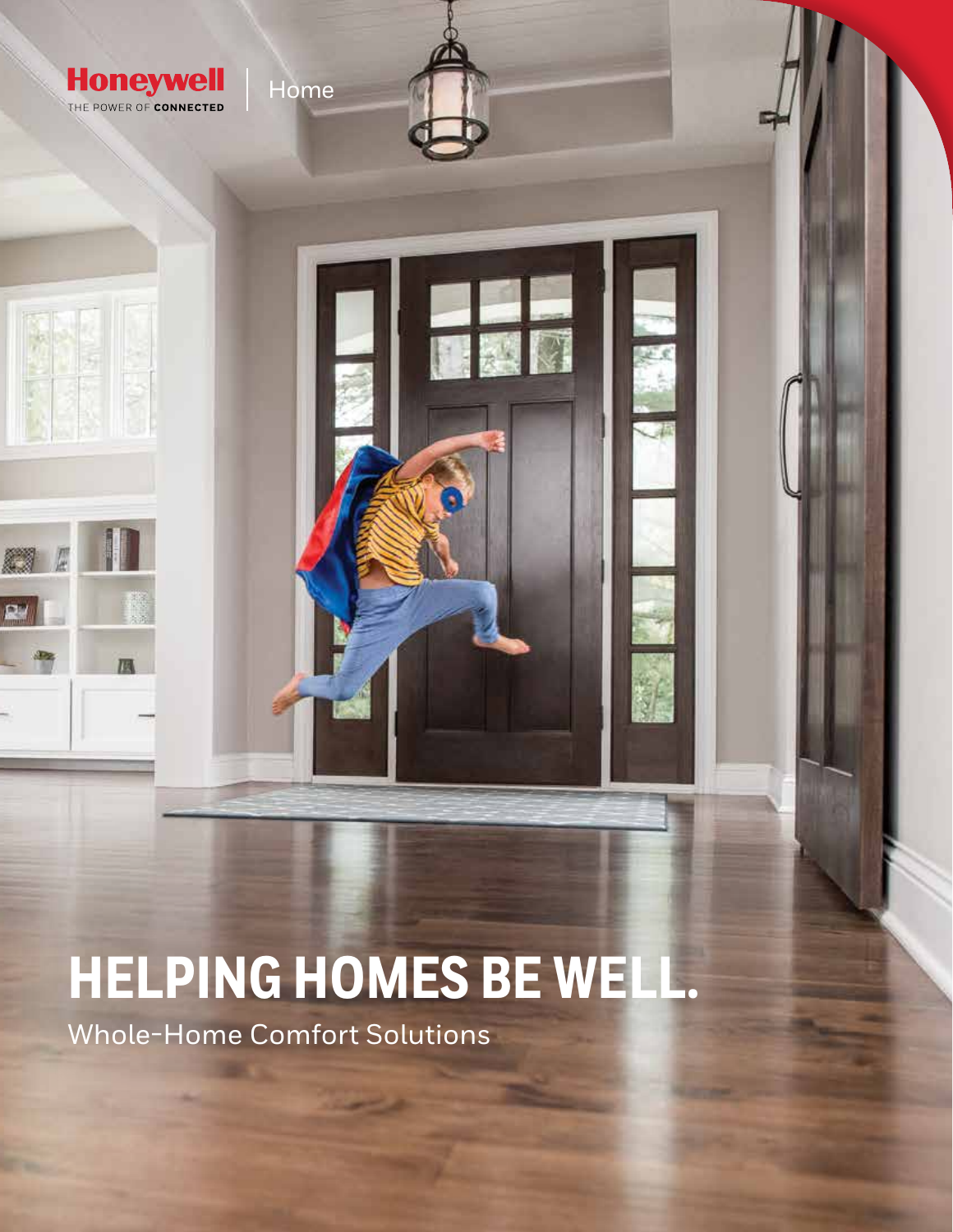# **BRINGING BALANCE. CREATING COMFORT.**

**The environment inside your home is an ecosystem – one that's constantly changing based on factors like weather and your family's lifestyle. If any one part of that ecosystem is out of balance, it may create issues that affect the health and happiness of your family, your pets and your belongings.**

**91% of U.S. homes** contain particle allergens like dust, dander and pollen spores<sup>1</sup>

Indoor air can be **2-5X more polluted** than outdoor air<sup>2</sup>

Approximately **1/2 of U.S. homes** have visible evidence of a dampness problem or mold contamination<sup>3</sup>

**We like to call the experience you have with your home's environment Whole-Home Comfort. There are four things that can impact Whole-Home Comfort:**

#### **1 Temperature**

**3 Air quality**

**2 Moisture**

**4 Air flow**

If these four things aren't optimally balanced for your unique living space, you might start to experience signs of a home that's not well. Those signs may include:

- Creaking, cracking floors and woodwork
- Condensation on windowpanes and windowsills
- Rooms or areas of the house that are too hot or too cold
- Family members with chronic allergies or asthma
- Mold or moisture build-up
- Musty smells that stick around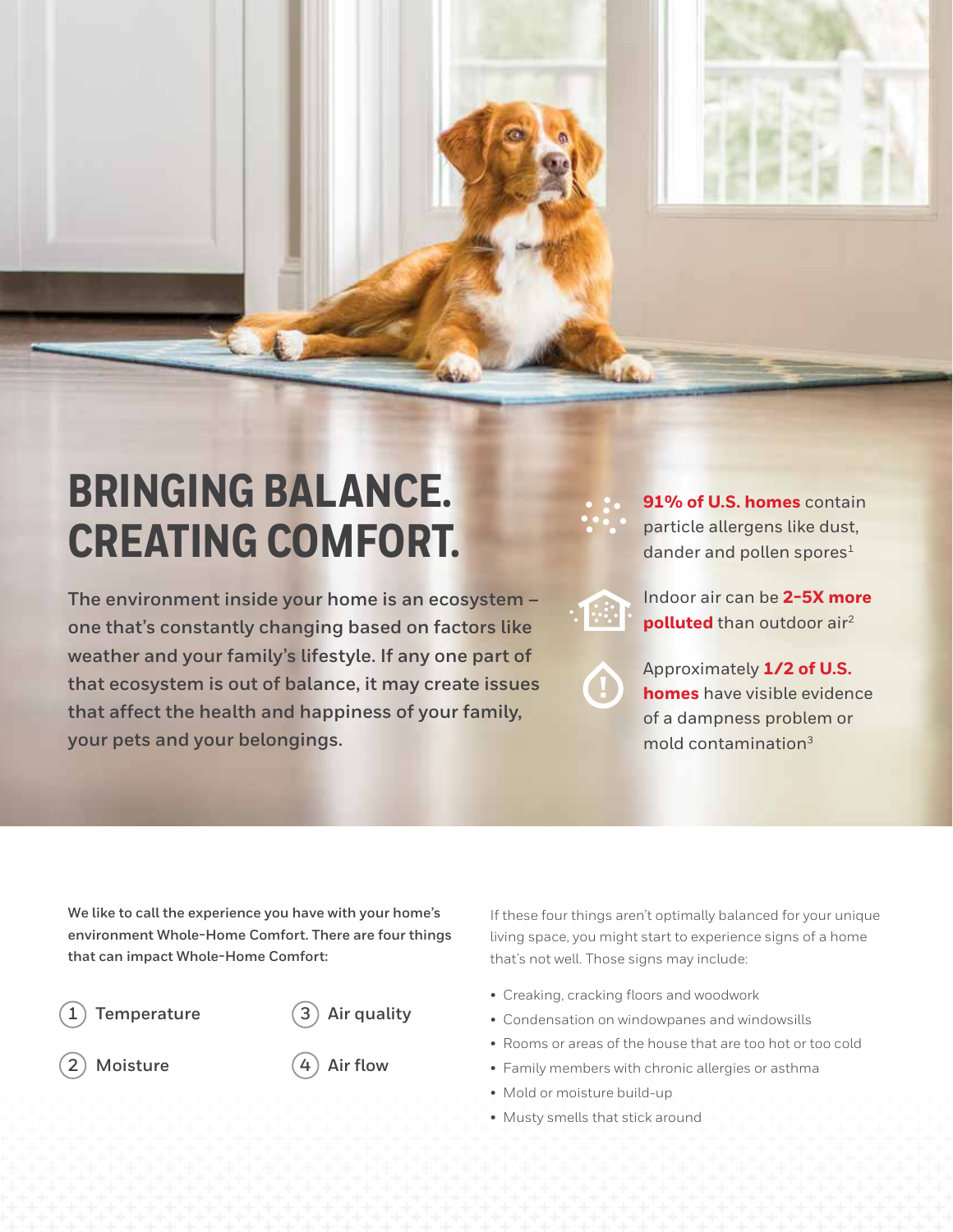## Whole-home solutions for **WHOLE-HOME COMFORT.**

Honeywell offers a full line of Whole-Home Comfort Solutions designed to help homes be well, so the people and things that matter most can be well, too. These solutions, when installed by your heating or cooling professional, can help solve the issues that impact comfort.



#### **Zone Control**

With zone control, you can control the **temperature** for different rooms or areas in your home (rather than heating or cooling the entire house to the same temperature).

**Honeywell Zone Control Solutions help address the too-hot or too-cold spots in your home, so everyone can be comfortable all year long.** 



#### **Air Cleaning**

Pollutants, allergens, microbes and odors are **air quality** issues that can affect your family's health, and they can also lead to system inefficiencies that could drive up utility costs.

**Honeywell Air Cleaning Solutions can capture up to 99% of airborne particles, and deactivate airborne and surface contaminants like mold, bacteria and viruses – for cleaner, fresher indoor air.**



#### **Humidification and Dehumidification**

Relative humidity, or the amount of **moisture** in the air inside your home, should generally be between 30-50% for optimal comfort and to ensure bacteria, mold and mildew don't populate.

**Honeywell Humidification and Dehumidification Solutions help balance the amount of moisture in the air, ensuring humidity is in the optimal range.**



#### **Ventilation**

A ventilation system automatically exchanges stale air for fresh air, optimizing **air flow** and helping reduce carbon monoxide (CO2) levels, lingering smells from cooking and cleaning, and more.

**Honeywell Ventilation Solutions work with your heating or cooling system to ensure the right amount of fresh air is being cycled through your home.**

Ask your heating or cooling professional which solutions might be right for your home.

Learn more about Honeywell's complete line of Whole-Home Comfort Solutions at **YourHome.Honeywell.com**